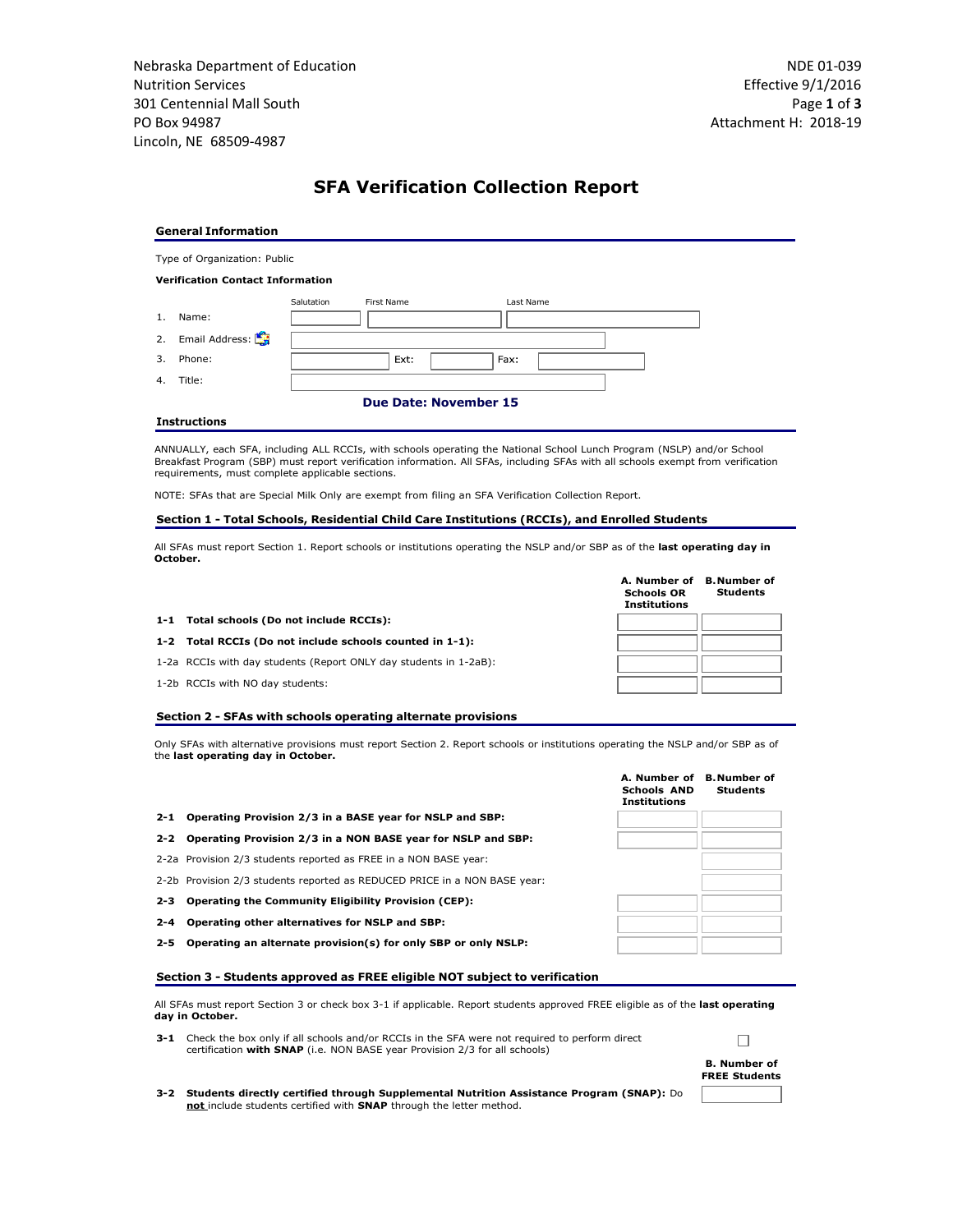| <b>Nutrition Services</b><br>301 Centennial Mall South<br>PO Box 94987<br>Lincoln, NE 68509-4987    | Nebraska Department of Education |
|-----------------------------------------------------------------------------------------------------|----------------------------------|
|                                                                                                     |                                  |
|                                                                                                     |                                  |
|                                                                                                     |                                  |
|                                                                                                     |                                  |
|                                                                                                     |                                  |
| Students directly certified through other pro<br>3-3                                                |                                  |
| Temporary Assistance for Needy Families (TANF)<br>(FDPIR), or Medicaid (if applicable); those docur |                                  |
| Start, Pre-K Even Start, or non-applicant but appr                                                  |                                  |
| students already reported in 3-2.                                                                   |                                  |

| 3-3 Students directly certified through other programs: Include those directly certified through   |
|----------------------------------------------------------------------------------------------------|
| Temporary Assistance for Needy Families (TANF), Food Distribution Program on Indian Reservations   |
| (FDPIR), or Medicaid (if applicable); those documented as homeless, migrant, runaway, foster, Head |
| Start, Pre-K Even Start, or non-applicant but approved by local officials. DO NOT include SNAP     |
| students already reported in 3-2.                                                                  |
|                                                                                                    |

**3-4 Students certified categorically FREE eligible through SNAP letter method.** Include students certified for free meals through the family providing a letter from the **SNAP** agency.

## **Section 4 - Students approved as FREE or REDUCED PRICE eligible through a household application**

ALL SFA collecting applications must report Section 4. Report number of applications (A) approved as of October 1st. Report number of students (B) as of the last operating day in October.

|       |                                                                                                                                                 | <b>Applications</b> | <b>Students</b> |
|-------|-------------------------------------------------------------------------------------------------------------------------------------------------|---------------------|-----------------|
| 4-1   | Approved as categorically FREE Eligible. Based on those providing<br>documentation (e.g. a case number for SNAP, TANF, FDPIR on an application) |                     |                 |
| 4-2   | <b>Approved as FREE eligible.</b> Based on household size and income information.                                                               |                     |                 |
| 4-3   | Approved as REDUCED PRICE eligible. Based on household size and income<br>information.                                                          |                     |                 |
| T-1 – | <b>Total FREE Eligible Students Reported</b>                                                                                                    |                     |                 |
|       | T-2 Total REDUCED PRICE Eligible Students Reported                                                                                              |                     |                 |
|       | Note: T-1 & T-2 auto populate in the online report                                                                                              |                     |                 |

| <b>Section 5</b> |  |
|------------------|--|
|------------------|--|

ALL SFAs must report Section 5 or check box 5-1 if applicable

- **5-1 Check the box if ALL schools and/or RCCIs are exempt from verification, or ALL schools are Provision schools in a base year.**
- **If 5-1 is checked, no further reporting in Section 5 is required. 5-2 Was verification performed and completed?**
	- Yes, completed by November 15th
	- Yes, completed after November 15th

 $\bigcirc$  No, verification was NOT performed or the process was not completed

### **5-3 Type of Verification process used:**

Standard (Lesser of 3% or 3,000 error-prone)

 $\bigcirc$  Alternate one (Lesser of 3% or 3,000 selected randomly)

 $\bigcirc$  Alternate two (Lesser of 1% or 1,000 error prone applications PLUS lesser of one-half of one percent or 500 applications with SNAP/TANF/FDPIR case numbers)

**5-4 Total ERROR PRONE applications:** Report all applications as of October 1st considered error prone.

**5-5 Number of applications selected for verification sample:**

ALL SFAs must report 5-7 or check box 5-6 if applicable.

**5-6 Check the box if direct verification was not conducted in the SFA**, (i.e. not one of the schools and/or RCCIs in the SFA performed direct verification). **If 5-6 is checked, skip 5-7.**

| A. Number of<br><b>Applications</b> | <b>B.</b> Number of<br><b>Students</b> |
|-------------------------------------|----------------------------------------|
|                                     |                                        |

**A. Number of B.Number of**

 $\Box$ 

 $\Box$ 

**5-7 Confirmed through direct verification:** Report if FREE and/or REDUCED PRICE eligibility is confirmed through direct verification with SNAP/TANF/FDPIR/MEDICAID as of November 15th.